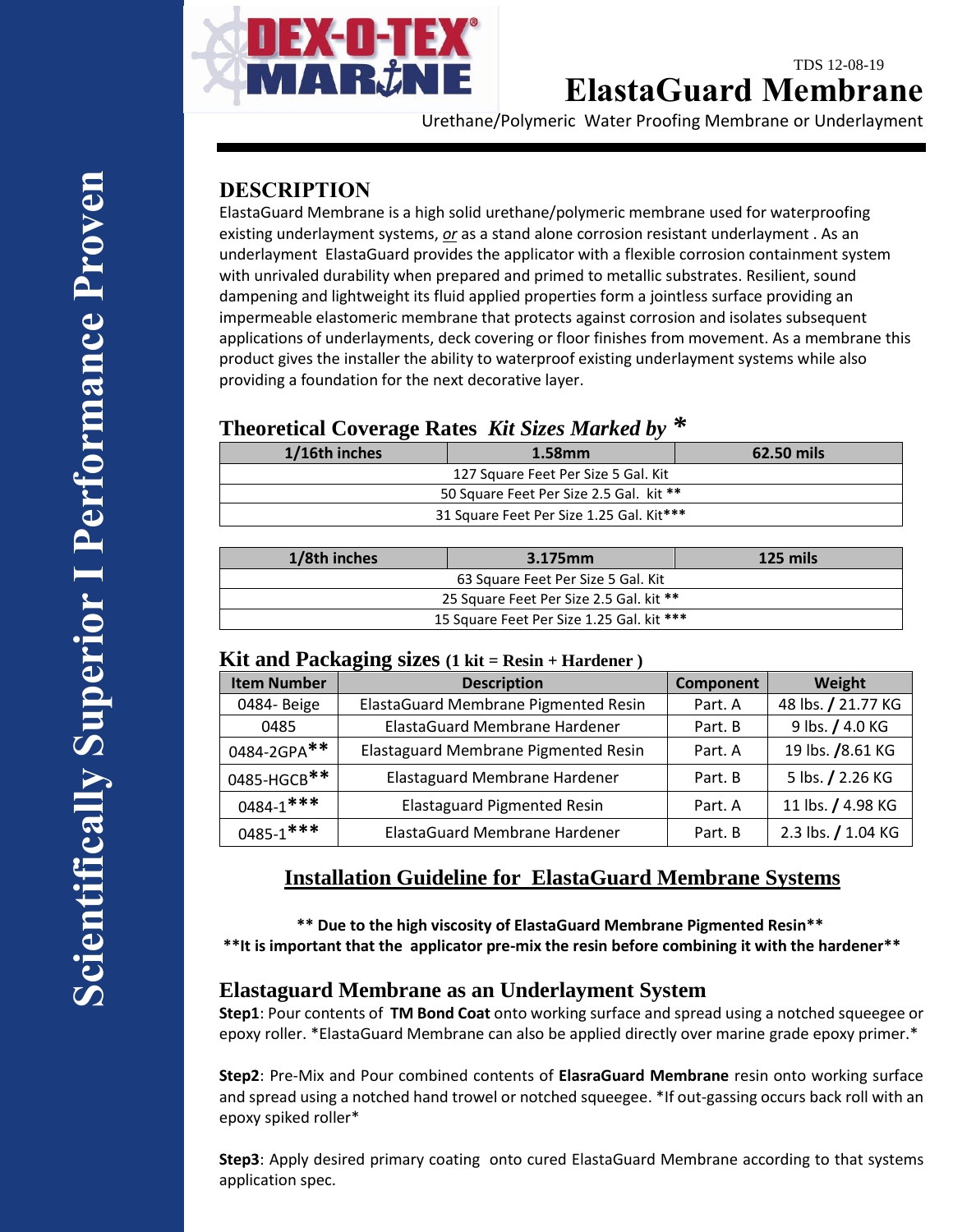Urethane/Polymeric Water Proofing Membrane or Underlayment

## **ElastaGuard Membrane as a Water Proofing System**

**Step1:** After application of desired **underlayment system** has been completed and sealed with TM Grout resin Proceed to pre-mix ElastaGuard Membrane components.

**Step2**: Pour combined contents of **ElastaGuard Membrane** resin onto *sealed* underlayment and spread using a notched hand trowel or notched squeegee. \*If out-gassing occurs back roll with an epoxy spiked roller\*

**Step3**: Apply desired primary coating onto cured ElastaGuard Membrane according to the systems application spec.

#### **Surface Preparation**

Metal deck surfaces should be cleaned free of rust, loose scale, and dirt in accordance with SSPC SP11/NACE No 6. Grease and oil should be removed with approved solvents and clean rags in accordance with SSPC SP-1. The resulting surface should be clean and bright and protected against corrosion before Dex-O-Tex materials are applied. ElastaGuard Membrane may be applied to a cured Navy Formula 150 Primer, MIL-DTL-24441, MIL-PRF23636 or to Dex-O-Tex TM Bond Coat and Underlayment Systems. Consult your local Dex-O-Tex Marine Rep. when wood or other deck surfaces are involved.

#### **Job Site Survey**

Measure and record ambient temperature and humidity, surface temperature and the temperature of the material being used. Do not proceed with the application if the conditions are outside the recommended parameters. Inspect materials to be used. Verify material is the proper material and all components and sizes are correct. Inspect all containers and verify a proper factory seal with no signs of damage or leakage. Premix Liquid materials into a smooth homogenous blend before uses.

## **Environmental Conditions for Application**

All materials are mixed, applied and cured at the job site. Minimum environmental conditions are required to facilitate proper curing and performance of the products. Ensure conditions are in accordance with the following requirements.

| <b>Substrate Temp</b>    | Min. $65^{\circ}$ F | Max. $80^{\circ}$ F |
|--------------------------|---------------------|---------------------|
| <b>Relative humidity</b> | Min. <90%           | Max. 90%            |
| <b>Ambient Air Temp</b>  | Min. $45^{\circ}$ F | $Max.95^{\circ}F$   |

| Dry to Re-Coat or Use       | 14Hrs at $65^{\circ}$ F | 10Hrs at 75°F | 08Hrs at 85°F |
|-----------------------------|-------------------------|---------------|---------------|
| <b>Max Re-Coat</b>          | 48Hrs at 65°F           | 44Hrs at 75°F | 40Hrs at 85°F |
| <b>Cure to Full Service</b> | 52Hrs at 65°F           | 48Hrs at 75°F | 44Hrs at 85°F |

# **Material Disclosure**

Materials should be delivered in original packages and containers with seals unbroken and bearing manufacturer's labels containing brand name and directions for storage and mixing with other components. Check materials immediately upon receipt, verify all the correct materials in the correct packaging are accounted for in good condition. Sort the materials and store them in a tempered storage area.